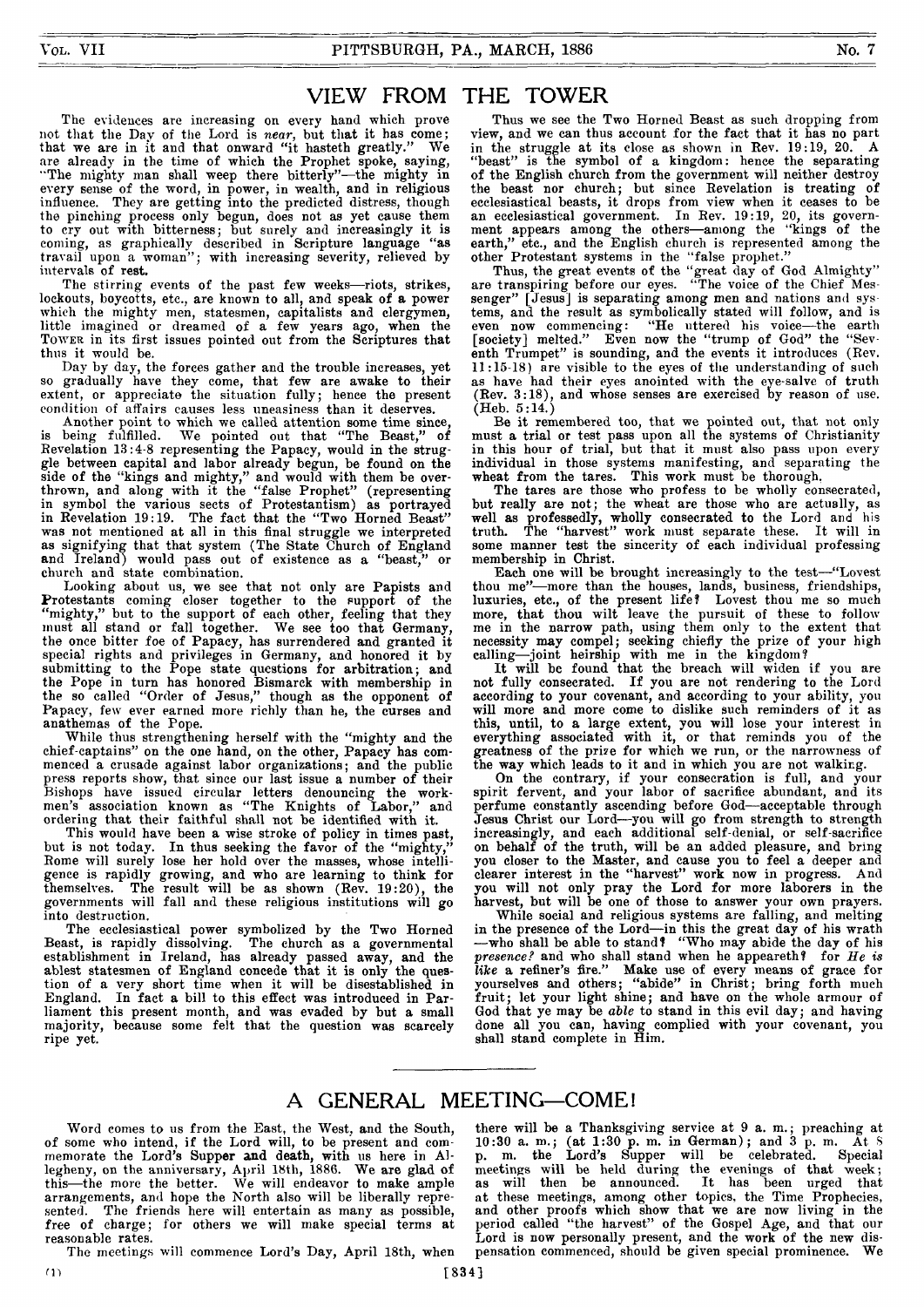**believe that the importance of these truths, especially to those who are teaching in a public manner, can scarcely be overestimated. They are needful to give them confidence to speak with proper boldness and force of things which are now due to the household of faith; and we trust for grace sufficient to make these subjects very clear.**

**Again we urge so many as have the means to spare, to come; and especially those who are in some measure public teachers of the good tidings, or who have talents which they desire to thus utilize in the "harvest" work. Come; we will do each other good, and be revived, and reinvigorated for the work, "as iron sharpeneth iron." The Master will be with us according to promise, and our hearts shall burn within us**

> **Go labor on; spend, and be spent— Thy joy to do the Father's will;**

**It is the way the Master went, Should not the servant tread it still?**

**Go labor on; 'tis not for naught;**

**Thy earthly loss is heavenly gain; Men heed thee, love thee, praise thee not;**

**The Master praises—what are men?**

**as he opens the Scriptures to our understanding, solves our questions and resolves our doubts.**

**Come with your own heart overflowing with love for the Master and for his brethren and for his truth; and praying for a blessing upon yourself and each other, and "keep yourself in the love of God." Jude 20-25.**

**Send a** *Postal Card* **as soon as you have positively decided to come, that we may know whom to expect; and if possible, so arrange as to arrive here Saturday, April 17th before dark. On arrival come direct to our office, which is centrally located.**

**Do not expect a special invitation by letter; we are too busy. This is a special invitation to every reader who can come.**

# LABORER. GO ON!

**Go labor on; enough, while here** If he shall praise thee—if he deign **Thy willing heart to mark and cheer; No toil for him shall be in vain.**

**Men sit in darkness at your side, Without a hope beyond the tomb; Take up the torch and wave it wide, The torch that lights the thickest gloom.**

**Go labor on; your hands are weak, Your knees are faint, your soul cast down, Yet falter not; the prize you seek,**

**Is near—a kingdom and a crown!**

An old Greek Hymn.

# "TOGETHER WITH HIM"

**As "ambassadors of Christ, as though God did beseech you by us."— (2 Cor. 5:20.)**

**This is a most high and honorable commission, and we do not wonder that Paul, writing to the Corinthians, declared himself and his fellow-laborers to be workers together with** God and Christ, and besought them not to receive the recon**ciling grace of which they were the messengers, in vain. But not only are ministers workers together for Christ, but everyone who is called to life "together with him" is a worker together with him. As the vine does not bear fruit directly, but by means of the branches, so it is with Christ. "Together with him," even as the branch, abiding together in the vine, so we are workers together with Christ. If only we could fully realize and truly take hold on the significance of the word "together," how much more fruit we would bear; how much wasted talent and energy, now lost in self-effort, would be saved; how light and gladsome would the labor be; how that fellowship and union, with power, would lighten labor when it is heavy and wearisome, and sanctify the senses, the afflictions, and the disappointments that are so often met with in the work. Union and fellowship with Christ in spiritual privilege and spiritual service are the whole secret of Christian life.**

**It has been and still is God's great work to win lost men back to himself, and make ready for the regeneration of the** world, and it is also our work. If we would be workers together **with Christ, we must study him as the model workman in his Father's business. Let us note some of the more marked characteristics of our Lord as brought out in connection with his work among men.**

**First. It is recorded of him: "Lo! I come! I delight** to do thy will, O, my God! Yea, thy law is written within **my heart." This must be the key-note to all service with and for God. It is not first the work, but the will of God that we are to do. The work is not always to our mind or taste; but the will of God, as Faber has it, is always the "sweet will of God." We asked a little boy a few days ago, if he did not want** **to do something for us. To which he promptly replied: "No, sir, but if you want me to do it, I will." The work itself is sometimes irksome, especially in many of its details. The reaping is always glad; but the plowing and sowing, the patient waiting, and the careful tending, are not always to our mind. Weariness and perplexity, "bonds, stripes and imprisonments" are in the way; then we must have recourse to the**  $max$  mainspring of action and service: "I delight to do  $min$  with, **0 my God."**

**Second. We also note that our Lord said: "For their sakes I sanctify myself." Here, again, we have another principle of action: "For their sakes." Not for ourselves, but for their sakes, we can give ourselves up to work for men. Deep fellowship with Christ is necessary to this. Oftentimes we must go empty-hearted to Christ and get a filing of divine love.**

**Even those we love most, are indifferent and ungrateful, and even worse, in the face of our care for them. But more often our work lies among those for whom we have no natural care, and not seldom those who are in themselves uninteresting and repugnant to us. Then it is, that inspired by the love of Christ and moved by the will of God, we can do "all things through Christ which helpeth us." This principle in our work, "together with him," means high consecration, with self-denial, in which we learn not to look at our own things, but on "the things of another." This only can teach us not to be respecters of persons; to love deeper, and beyond a man's clothes, culture and surroundings, even at his soul the broken image of God in him, and on to the end where, by faith, we see him in glory. Christ at the well, talking with the fallen woman of Samaria, is an example of doing the will of God, and at the same time sanctifying [setting apart] himself for the sake of another.**

**Third. "My meat is to do the will of him that sent me." Here we see such devotion to work that even the natural and ordinary care and comfort of the body is set aside***.—The Independent.*

### THE NATURE AND METHODS OF GOD'S ELECTIONS **[Reprinted in issue of October 15, 1892, which please see.]**

### HOW SHOULD WE DO?

**[835]**

**Mb. C. T. Russell— D ear Brother in the Lord:—I now again send you my subscription for two copies of the Tower, also the names of two others. I have been thinking that those who get the Tower here might come together. All that I have seen of the readers seem to be thinking about the same thing. We would like some instructions as to what we had better do.**

**I am at present a Sunday School teacher here in the Church of England.**

**I shall be very truly thankful to you if you will toll me what we had better do, about holding a service together to study the Word of God.**

Yours, &c.,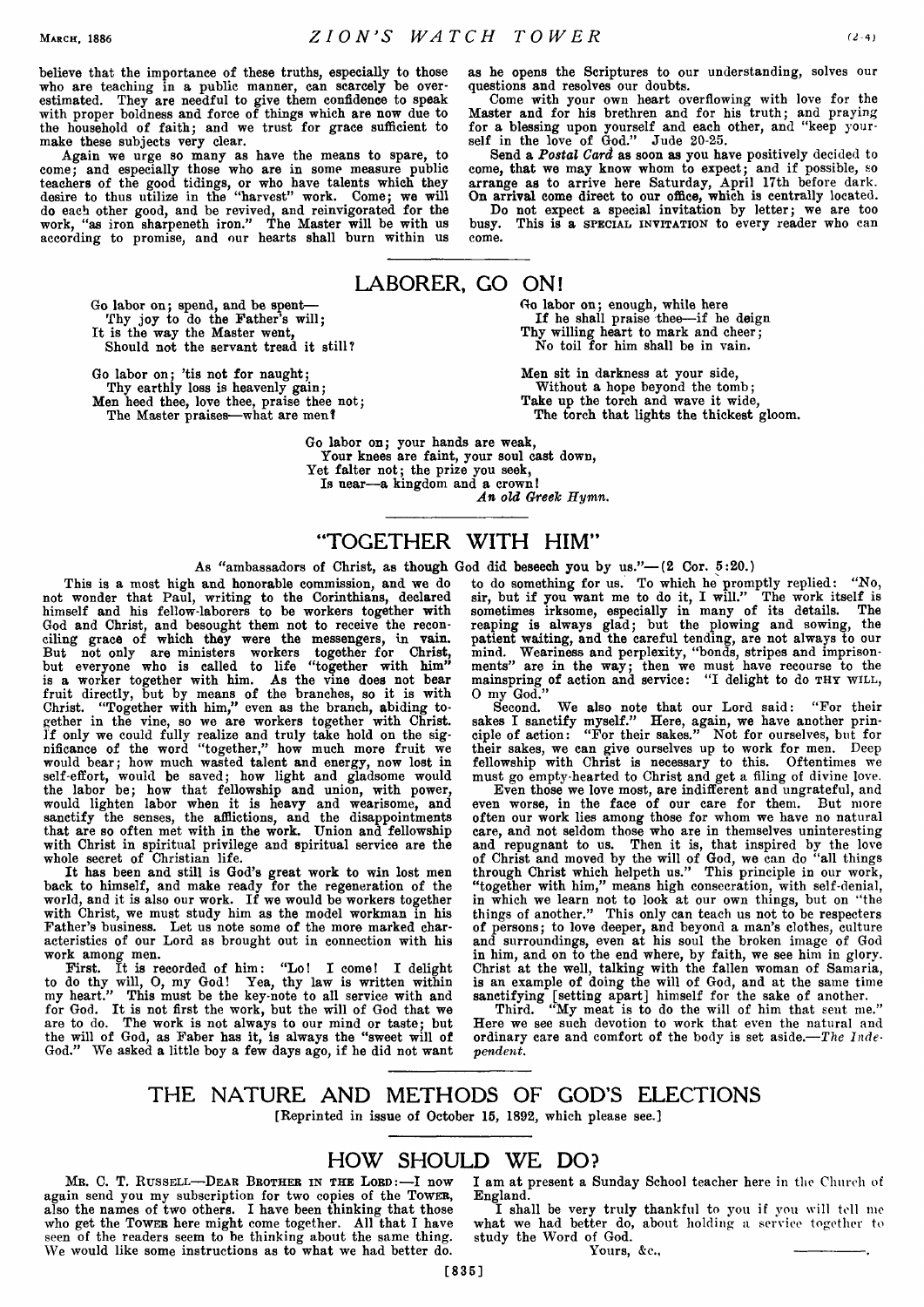**Dear Brother:—In answer to your inquiry, I would simply repeat the Apostle's counsel: "Forsake not the assembling of yourselves together, and so much the more as ye see the day approaching."—Heb. 10:25. But don't let any undue stiffness or formality hinder you or others from enjoying the liberty wherewith Christ hath made you free.**

**Meetings from house to house are conducive to free and profitable interchange of thought.**

**The main object of such meetings should be to build one another up in the most holy faith, to more firmly unite your hearts in love, and to help bear one another's burdens, by your sympathy and by your common sharing of the same sufferings, in your united efforts to preach the truth according to your ability; and the more actively you are engaged in trying to preach the truth to others, the more interesting will your evening meetings become. The need of such conferences as helps will be felt by all thus engaged.**

**The only test of Christian brotherhood and fellowship is faith in our Lord Jesus Christ as the one whom Jehovah set forth to be the propitiation for our sins; and not for ours only, but also for the sins of the whole world. Any one who accepts this foundation principle of our faith is ready to build a superstructure thereon. And for the purpose of selecting the proper materials—the gold, silver, and precious stones of truth, and properly locating them, you meet together.**

**Order is of course necessary to the accomplishment of any definite purpose, and it is therefore well when a number meet together, for some brother or sister to act as a leader or moderator, and if this duty falls upon each in turn, it may be to the mutual advantage.**

**Organization, as commonly understood, and as illustrated in the various sects today, we could in no sense commend; it is a bondage contrary to the spirit of Christ and the apostles, as well as to their words. Such organization prevents growth in knowledge, as well as hinders the rejection of errors of wood hay and stubble, already received. It selects by purely human election certain men as the only authorized teachers, and so binds them to traditions, that they can neither walk nor teach others to walk in the path of the just, "which shineth more and more unto the perfect day," while they remain in such organizations. Hence, such organizations are not only not of God, but are radically opposed to God's methods.\***

**To have our "names written in heaven" is quite sufficient; Jesus and the apostles counseled and practiced no more. All the members of the family of God will be able to discern the family likeness without a written description, and the world may know us by our fruits. Our union in Christ needs no bondage but love; it will firmly unite all his members to each other as it unites them to him, their head, and to the Father.**

**Accepting God's word as truth, each believes so much of it as his consecrated mind is able to understand by the aid of the various helps provided, including the assistance of fellow members (Jude 20). This is the only kind of organization or union recognized in Scripture. In this organization God can and does make choice of some more than others for the good of all (1 Cor. 12:18-31, and 14:3-12) ; and such are recognized by their brethren and fellow-servants by the ability which Goa giveth them to bring forth treasures and things new and old, from the storehouse—the Bible—which will stand the investigation of all and every Scriptural test which can be reasonably applied to it. Thus the Lord instructs, feeds, builds up in most holy faith, and causes the entire body to grow in grace, knowledge and love unto the full stature of the body of Christ.**

**The apostles at the first appointed deacons and elders in each city to have charge of the affairs of the Church, and to \* [For a complete statement of divinely approved methods of organiz-ing and conducting meetings of God's people see Chap. 6 of Vol. VI, Scripture Studies.]** **moderate or rule as chairmen of meetings, etc., but they did not constitute a perpetual clerical hierarchy. True, they** *appointed* **and did not elect these officers at first; but this was probably because the churches were not sufficiently instructed, as well as because the apostles were specially authorized and qualified to do it for them. But it is evident that afterward the members of the body at each place, guided by the spirit of truth, were entirely capable of electing successors to the offices of elder and deacon. The Deacons looked after temporal interests, while the Elders (sometimes termed Presbyters or Bishops) attended specially to the spiritual interests; but there is no evidence (except to the contrary) that the Elders monopolized all the time or authority of teaching the brethren and fellow members. This is evident from 1 Cor. 12:20, 24, 25, 27-31. All are not apostles, all are not orators, all have not the gift of teaching, but each may and should use the gifts possessed as directed in 1 Cor. 14:26, 29-31, 33, 39, 40.**

**But seeing the danger of human organization, and the tendency to follow present illustrations rather than the method of the apostles, we advise that brethren be chosen for the necessary business merely as such emergency may arise, each using his** *liberty* **in Christ in the** *service* **of others; in honor prefering one another, except where all possess about the same talents. Thus, for the little while that remains, we shall look more directly to the Head of the body for direction, being without other authorities and rulers in the body—as it was in his first presence. Let every member look to the one Lord and Head.**

**A simple prayer at the beginning for the Lord's blessing, or if convenient, a hymn also, would be an appropriate opening of such meetings, to be followed with the earnest, united effort of all to arrive at a clear understanding of His truth, by his own appointed means, comparing scripture with scripture, and accepting its teaching in simple faith, however it may overthrow long cherished errors. This every sincere child of God will do; and if any do not, their lack of faith should not weaken the faith or retard the others from growth in grace.**

**The time should be given chiefly to this work of searching the Scriptures to prove "whether these things be so." In our prayers we speak to God, but through the Scriptures he speaks to us. Then let him thus speak to your hearts and to your judgments, and be "swift to hear." A simple prayer of thanksgiving and a hymn or two of praise before parting, are appropriate, solemn, and impressive, if from the heart; every hymn should be regarded as a prayer in metre.**

You say you are a teacher in the Sunday School. I hope **you are letting the light which God has given you shine out clear and strong. Don't fail to use every opportunity to let your light shine, for this is not a Gospel of which you need be ashamed. But in all probability you will soon find that, with a very few exceptions, they will not want your light, but showing their disapproval, will endeavor to have you keep silence about it. If you are a faithful steward you will not do this It is your business to let the light shine; and the truth you will preach at any cost. Do it boldly, and it will cost you considerable. It will either lead to the conversion of that congregation to the truth, or it .will lead to your separation from them. You will either go out, or they will cast you out. But if the latter course would attract most attention to the truth, and best bring the light to the people's knowledge, that is the way we should prefer—not to attract attention to yourself, but to the truth—that even thus you may reach some.**

**In the case of ministers, the manner of escape from Babylon is necessarily somewhat different. Most ministers are bound by their ordination vows to preach only the doctrines of their particular sect, hence in such cases that relationship must be broken, before they are** free **to proclaim the whole truth, as taught by the Word of God.**

# BEGOTTEN AND BORN OF THE SPIRIT

**1 Cor. 4:15**

**That beginning of spiritual existence, which dates from the moment persons believing in Christ as the ransom for their sin, make a full surrender or consecration of themselves to him; stands related to their final existence as actually spiritual beings (when they shall be "like Him" who is their Lord), as in the natural generation** *begetting* **stands related to** *birth.* **Really there are three steps of development, begetting, quickening, and birth; and so with those who become "new creatures in Christ" there arc three steps which correspond in likeness; and to these corresponding names are attached in the Word of God. We are** *begotten* **through the truth—the Gospel (1 Cor. 4:15, and 1 John 5:18). In due time the** *quickening* **into activity, zeal, and labor, will give evidence to others that we have been begotten of the truth to newness of life; the new hopes and**

**aims, the spirit of Christ in us, will** *"quicken* **[or make active in God's service] our mortal bodies."— (Rom. 8:11.) And finally [unless we lose the new life, the spirit, and become "castaways"] we shall in the resurrection come forth, or be** *bom* **into full spirit-power and being, and be "like him" who is the "express image of the Father's person."**

**It happens that the same Greek word,** *gennao,* **represents the same thought as our two words, beget and born, and in our common translation it is rendered beget, conceive, begotten, as well as born, delivered, bear.**

**For ordinary purposes it made little difference, as the connecting discourse would generally indicate whether conception or birth was meant. For instance, if the father were spoken of in connection with the word** *gennao,* **it would be translated**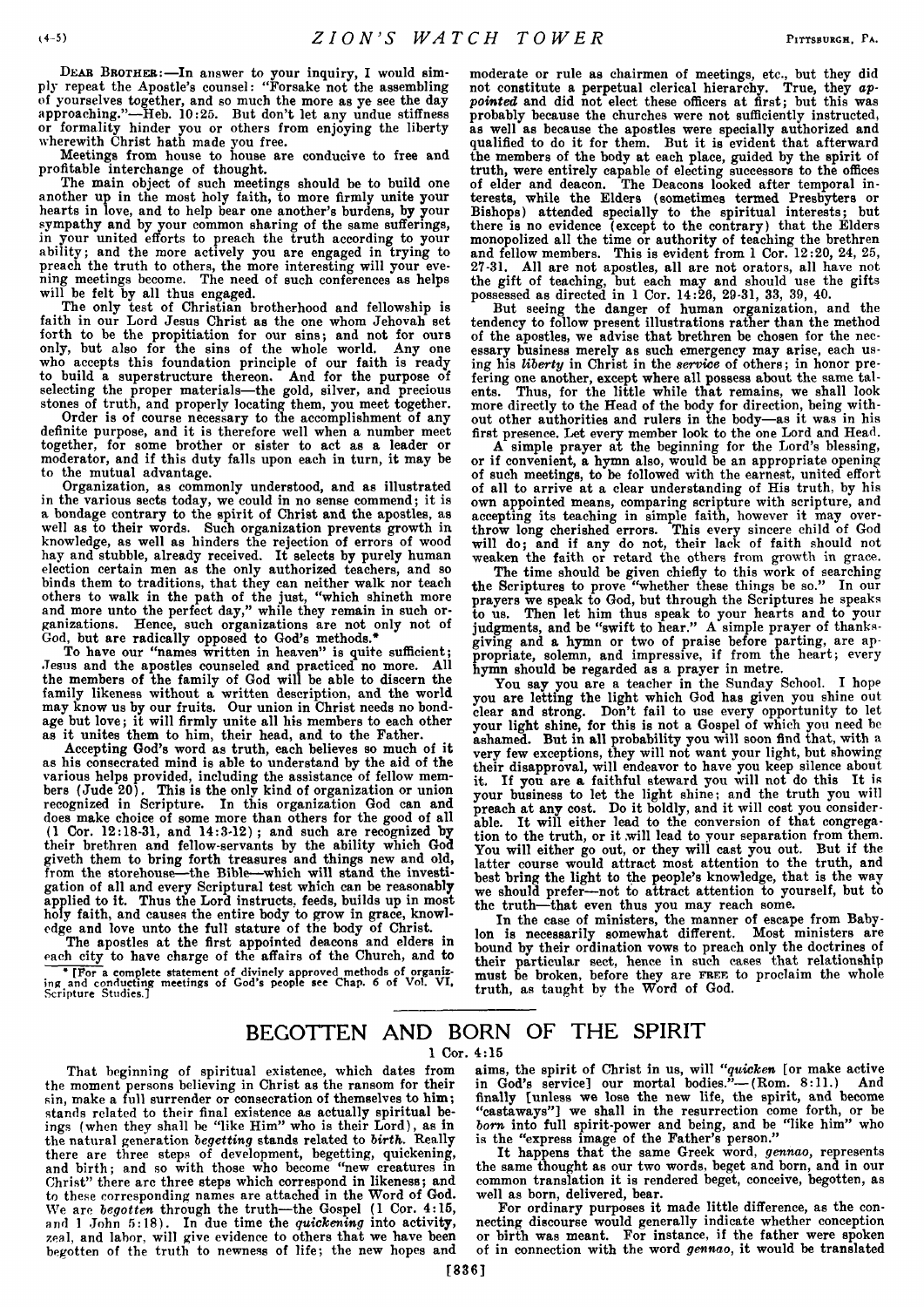*beget,* **for it would be manifestly improper to speak of a child as** *born* **of a person of masculine gender. Likewise, in using the word** *gennao* **when referring to a woman,** *born* **would be its understood significance, since it would be improper to speak of a female begetting children.**

**But human begetting and birth are used to illustrate or symbolize spiritual processes, and here it is more difficult to determine when** *gennao* **should be understood as referring to begetting, and when to birth. It is safe, however, to say that when God is associated with the matter he is always regarded as of the masculine gender; hence** *gennao,* **when used in connection with God, should be always rendered beget or begotten. The translators have so used the word in the following instances:—**

**"Thou art my Son; this day have I** *begotten* **thee."—Acts 13:33; Heb. 1:5; 5:5. "He that loveth him that** *begat* **loveth him also that is** *begotten* **of him."—1 John 1:5. "He that is** *begotten* **of God keepeth himself."—1 John 5:18.**

**On the contrary, in the following cases** *gennao* **is rendered** *born* **in the common version; whereas we believe, for the reason named above, God being associated with the action, it should be rendered begotten. These instances occur in John 1:13; 1 John 2:29; 3:9; 4:7; 5:1, 4 and 18.**

**In 1 Peter 1:3,** *ana-gennao* **is correctly rendered "begotten again," but in verse 23 the same word is rendered incorrectly "born again." Please note these illustrations carefully.**

**Our special attention is drawn to the use of the word born, in John 3:3-8. The word rendered born eight times in these six verses is the word** *gennao;* **and the question arises, does the word, as here used, signify born or begotten—which ? or should it be some places translated one way and some the other?**

**It is our opinion that the translation born is correct, except in the first and seventh instances (verses 3 and 7), where we think the significance is** *begotten.* **In verse 4 it certainly is correctly rendered** *born,* **as the association is feminine. And in verses 5, 6, and 8,** *born* **is undoubtedly the correct translation, because water, flesh, and spirit, are treated as feminine, the literal rendering of the Greek being born** *out of* **water, flesh, and spirit.**

**Our opinion of the use of the word in verse 7, is that it is a reiteration of our Lord's first statement (v. 3), and verse 3, we think, should be rendered begotten, because to introduce the subject of the second birth (resurrection) so abruptly would be unreasonable, while to introduce the new begetting** would be highly proper, as we trust may be seen from the fol**lowing suppositionary statement of the conversation between Jesus and Nicodemus, of which evidently but a meagre fragment is given by the apostle in the verses under consideration.**

**Supposed conversation:—Master, I have heard and seen much of you and your work of late. I am convinced that you are a teacher sent of God, for your miracles attest this; but some of your statements seem very inconsistent to me, and I have called to ask an explanation. For instance, you and your immediate disciples go about proclaiming, "The kingdom of heaven is at hand," but you have neither an army, wealth, nor influence, and to all appearance your claim is a fraud, by which you are deceiving the more ignorant. My fellow-pharisees regard you as an imposter, but as I said before, I am sure there must be some truth in your teachings, for no man can do these miracles that you do except God be with him. This, then, is my inquiry—the object of my visit—Of what sort, when and from whence is this kingdom you proclaim, and when and how is it to be established?**

**Jesus.—Your request to have a full understanding concerning the kingdom of heaven cannot be answered to your satisfaction ; not that I do not know about it fully, but that in your present condition you could not understand or appreciate it if I would explain (1 Cor. 2:3). "Except a man be** *begotten* **from above, he cannot see [Greek** *eidon,\** **to know or be acquainted with] the kingdom of God."**

**You rightly say that my most zealous followers have very indistinct ideas of the character, etc., of the kingdom they are proclaiming. I cannot tell them for the same reason that I cannot tell you. They could not understand for the same reason. But, Nicodemus, this is one peculiarity of God's dealings in the present time. He requires obedience to what light is enjoyed before full light is given. In the selection of those who shall be accounted worthy to share the kingdom, a manifestation of faith is required—they must be such as are willing to**

\* The same Greek word is translated consider, Acts 15:6. The<br>Apostles and elders came together for to *consider* [know or understand]<br>of this matter. The same word is rendered *behold* in Rom. 11:22. "Be-<br>hold [consider, u

**follow God's leadings step by step, seeing only the next step clearly: they walk by faith and not by sight.**

**Nicodemus.—But I don't understand you. What do you mean? How can a man be born again after he is grown to maturity? You cannot mean that he must be born again from his mother?**

**Jesus.—No; let me illustrate what I mean by reminding you of "John the Immerser" and his work. His baptism represented in symbol a change of mind, a beginning of life anew, the sinner rising from the water symbolised a new person. This will at least give you a hint of what I mean by speaking of a new begetting and new birth. John's work was a preparatory one, to prepare men for the kingdom by teaching a change of heart and life as expressed in his baptism. Such a change of heart and life was necessary, but more is necessary; the still higher begetting and birth of which I am now telling you. And except a man have the reform of heart and life, the birth out of water, and be in addition born (out) of the spirit, he cannot** *enter* **into the kingdom of God. t**

**The change to be wrought by this new birth is truly great, Nicodemus, for that which is born (out) of the flesh is flesh, and that which is born (out) of the spirit is spirit. Wonder not then at my first statement, that you must be begotten from above ere you can understand, know and appreciate the things of which you inquire. The difference between your present condition, born of the flesh, and the condition of those who shall enter into and constitute the kingdom I am preaching, is very great. Let me give you an illustration, by which you will gain a feeble idea of the beings who, born of the spirit, shall constitute this kingdom.**

**Thus is their condition illustrated: The wind blows here and there, you cannot see it though it exerts an influence all about you; you know not from whence it comes nor where it goes. This is as good an illustration as I can give you of those born of the spirit in the resurrection; those who shall constitute the kingdom which I am now preaching; they will all be as invisible as the wind, and men not thus born of the spirit, will neither know whence they come, nor where they go. "So is each one born (out) of the spirit."**

**Nicodemus.—Your claims seem more unreasonable to me the more I hear of them. I cannot conceive it possible for beings to be present yet invisible, or to go and come unseen, as the wind. How could it possibly be so?**

**Jesus.—Can it be possible that you, a master in Israel, are ignorant of this simple fact, that spirit beings can be present yet invisible? Have you, who attempt to teach others, never read about Elisha and his servant, nor about Balaam's ass ? Furthermore, you are a Pharisee, who professedly believe in angels as spirit beings. But this illustrates what I told you at first, Except a man be begotten from above he cannot see [know, become acquainted with, or understand as reasonable] the kingdom of God and the various things connected with it.**

**I repeat, that if you would be led of God into all truth, and find a position in the kingdom which I am announcing, you must follow the light, step by step. As you do so, more light will come; and this is as rapidly as you will be prepared for it. I have been preaching things now due which you can understand, and performing miracles, and you acknowledge me a teacher come from God, but you have not acted out your faith and become my disciple and follower publicly. You must not expect to see more, until you act up to all you do see; then God will give you more light and evidence for the next step. Hence it would be useless for me to attempt to tell you heavenly things, for you would be no more convinced thereby; nay, my preaching would seem the more foolish to you. If what I have taught, which has been of earthly sort, or illustrated by earthly things which you could and do understand, has not brought conviction enough to your mind to make you a public follower, it would be no more convincing to you if I were to tell you of heavenly things of which you know nothing, for "no man has ever ascended into heaven," hence none could corrobate such testimony. I, who descended from heaven, alone understand heavenly things, i**

**There is an object in my coming, and before you or others could be begotten of the spirit I must perform my mission. And as Moses in the wilderness, among the bitten Israelites, lifted up the brass serpent, a symbol of the punishment of their sin, even so must the Son of man be lifted up to the eyes of the world of dying sinners. Bitten by sin, and they must †** The expression "enter into" here, has the sense of *share*, or partake of, as in other cases where the same Greek word is used. Thus we read, "If thou wouldst *enter into* (partake of, or share) life," and "Pray lest

**t The words** *"which is in heaven,"* **(ver. 13) are not found in the most ancient and reliable MSS.**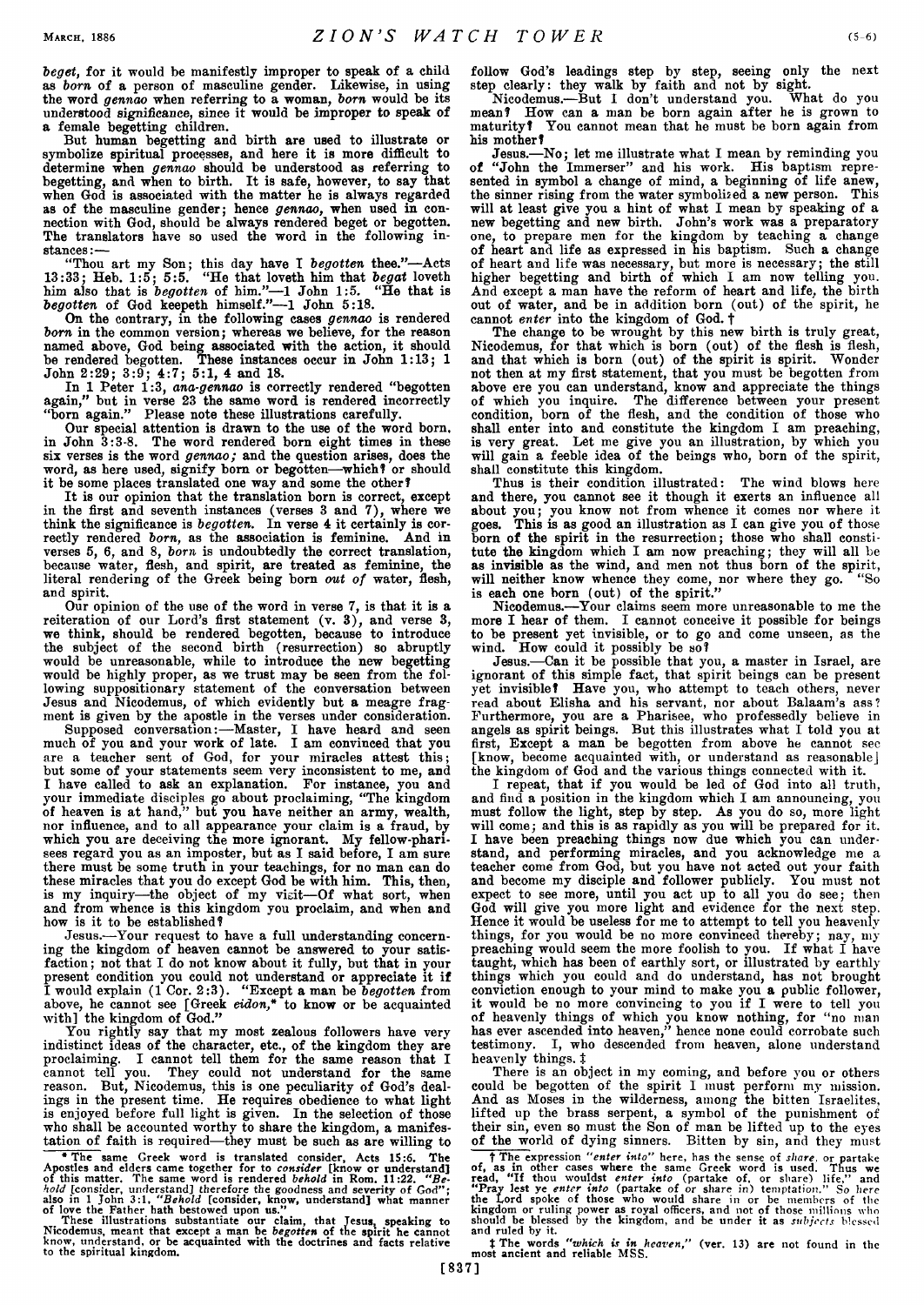**by faith recognize in him their sinbearer, the one upon whom their penalty was placed, and by whose sin-offering they were redeemed; that believing on him thus, they might have life.**

**A clear apprehension, then, of this lesson to Nicodemus, shows (1), a begetting, and ultimately a birth of the spirit; and (2), that a natural man, not begotten, cannot know or be acquainted with [see] spiritual truths, even though the great Master himself were the instructor; (3), that obedience to the natural things which they can see, is a prerequisite to advancement in knowledge; as during the entire Gospel Age it has been a pre-requisite to** *begetting* **to the new nature. (4). Incidentally the Lord here assures us that what the Scriptures uniform-** **ly show concerning angels and God, namely: that they, though present with mankind, would be invisible as the wind, though powerful, will be true also of all who during this Christian age become "new creatures," members of the kingdom. (5). This agrees also with Jesus' other statement to a number of the Pharisees, "The kingdom of God cometh not with outward show, neither shall ye say, Lo, here! or Lo, there!" as you might do with a visible and earthly government, "for behold the kingdom of God [shall bet] in the midst of you [visibly present on every hand to bless the obedient and to punish the unruly.]**

**t** *Shall be* **should be understood here to agree with the words** *cometh* **and** *shall,* **which precede them in the sentence.**

#### THE ALL'S OF THE NEW TESTAMENT

**In presenting the Scripture proofs that Christ died for** *all,* **and that all being thus redeemed, the restitution of** *all* **is thus assured, some of our readers have met with opponents who claimed that in these cases the word all is not to be understood as signifying** *every member of the human family,* **but merely** *all believers.*

**Those who love and hold closely to their hearts the Eternal Torment theory, seem to try in every way to belittle the goodness of God and the value of the ransom which he provided in Jesus, to the measure of their own depraved ideas. They shut their own eyes, and try to blind others from seeing the height and depth, the length and breadth, of the love and plan of God for his creatures. Would that they could hear the Lord's reproof, "My thoughts are not your thoughts: neither are your ways [methods] my ways, saith the Lord. For as the heavens are higher than the earth, so are my ways** *higher* **than your ways, and my thoughts than your thoughts." Isa. 55:9.**

**What are the facts ? The word** *all* **in the English language and its equivalent** *pas* **in the Greek may be used either to refer to** *all* **mankind, or all of a certain specified class, for instance,** all the blind, all believers, etc. Hence to merely use the word all would not be definite enough: the class whether large or *all* **would not be definite enough: the class whether large or small to which** *all* **is applied must be judged from the other words of the sentence. For instance, when we read, "They did all eat and were filled" (Matt. 14:20), the sentence clearly** indicates that not all the world of mankind is meant, but ALL **of the class mentioned. Again,** *"All* **that heard him were astonished" (Luke 2:47), here also the** *all* **is limited to the class specified, but means all of that class. When we read, "My Father .... is greater than all" (John 10:25) the** *all* **includes creatures on every plane of being—men, angels, etc.**

**The word** *all* **in each of the above illustrations is the plural form of the Greek word** *pas* **and the same that is translated** *all* **in the following passages:**

**"Death passed upon** *all men."* **(Bom. 5:12.) By one** *man's* **offense death reigned; and "Therefore, as by the offense of one sentence came upon** *all* **men to condemnation, even so by the act of one righteous one, sentence passed upon** *all* **men unto justification of life." Bom. 5:18.**

**Who will deny that the death sentence passed, and is being executed upon** *all* **the human race—every descendant of Adam? Who can deny the statement of the Apostle here that it was through or because of Adam's disobedience? Who that has a pure honest heart can deny then the force of the final argument of the Apostle that** *even so* **all mankind were justified or cleared from that Adamic penalty or sentence, and granted a right to life again, by the obedient act of the righteous one whom God set forth to be a "propitiation [satisfaction] for our sins, and not for ours only, but also for the sins of the whole world!" (Bom. 3:25; 1 John 2:2.) The same class is referred to by the words translated all in both instances. It means ALL as truly and fully in one case as in the other. The same reasoning applies to the use of the same word in 1 Cor. 15:22: "As in [by, through or on account of] Adam** *all* **die, even so in [by through or on account of] Christ shall** *all* **be made alive."**

**The same word** *all* **occurs three times in 1 Cor. 15:28; also 1 Tim. 2:4, 6, and 4:10; and in Heb. 1:6 and 2:8; and Bev. 15:4 (which see), besides about five hundred other places. The same Greek word is translated** *every* **more than one hundred**

**times, of which see Eph. 1:21; Phil. 2:9; Bev. 5:13, and Col. 1:15.**

**Some have objected to this, that all—***every one***—did not pass under the sentence of death through Adam, and refer us to Enoch and Elijah, and those who will be restored to perfection during the Millennial age without having entered the tomb; these, say they, are exceptions to the** *all* **who were sentenced in Adam, and it would be appropriate to think of the** *all* **justified by Christ's death as meaning not** *all,* **but some.**

**We reply: It should not be forgotten that death takes hold of us before we gasp our last breadth; that death swallows up our race, gradually; that the** *dying* **process may be** more slow in some than in others, but is nevertheless pro-<br>gressing: and all are under or in death since the moment the **gressing; and** *all* **are under or in death since the moment the penalty or curse was pronounced and Adam driven from Eden. With Adam the dying process lasted 930 years; but during all that time he was in or under death, both as a sentence and as a fact. Strictly speaking,** *all* **are in death—have the dying process operating in them from the moment of birth, though we are accustomed to apply the word** *dead* **only to those who are totally dead; speaking of those who yet have a spark of life, as though they were really and fully alive.**

**Death thus considered as beginning when the dying process began, has been upon all mankind since sentence came upon all through Adam. It was from this standpoint that Jesus spoke of death when he said: "Let the dead bury their dead." — (Matt. 8:22.) Hence Enoch and Elijah were in death, under its penalty, as all others of Adam's sons, from the moment of birth. Where God took them, or why, we are not informed; but that they did not go into the heaven from which Jesus came, and to which he returned, is evident from John 3:13; and it is also evident that they were not made perfect, or delivered completely from death, because the ransom had not yet been paid; and without that sacrifice there could be no actual remission of sins (at most only typical remission through typical sin-offerings), and consequently no actual release from the original death sentence. The same is proved by Heb. 9:22, 23, and 11:40, and 1 Cor. 15:20-22.**

**Consider now, those of the nations not totally dead when restitution times begin. In the light of the foregoing it will be seen that these, with all Adam's children, are in and under death anyhow; even though they be delivered out of it, without going into the great prison house, the grave. Jesus delivers all; all are mentioned as "prisoners," some in the prison, and some prisoners in bondage, "captives" not yet barred in. He will both open prison doors and set at liberty the captives.— (Isa. 61:1; Luke 4:18.) Neither have the liberty so long as they are under the bondage of corruption (decay and death), hence the deliverance of the prisoners in the tomb, and the captives not entombed, to perfect life, are equally the work of the Bestorer, and both are parts of His great work of swallowing up Adamic death in victory; thus delivering the groaning creation from the bondage of corruption into a condition of incorruption, or life—the liberty of sons of God.—Bom. 8:21, 22.**

**Thus the** *alls* **of the Scripture do support ably, the doctrine that as through Adam** *all* **die, even so through Christ shall** *all* **be justified again to the life lost. Only the desire to overthrow this grand truth, and to support a narrow theory, could lead to a contrary suggestion, which will melt away as the sunlight of God's plan shines forth in greater strength.**

### PARDON

Pardon implies the removal of guilt. It differs from ac**quittal. The latter term is applied where guilt is charged but not established. The innocent man when found to be innocent, is acquitted. He is not pardoned, but justified as an innocent man. But the sinner is not innocent. The dreadful fact of his guilt is established, and cannot be ignored. If he be delivered from guilt it must be by cancellation—by blotting out the record of the guilt—a work which God only can per-** **form. Hence pardon is not an act of acquittal, but the reversal** or revocation of the condemnatory sentence of the law. **act takes away the guilt of sin by expiation, and removes its legal results, including the penalty, so that the sinner escapes from punishment as effectually as by acquittal. The sacrifice of Christ expiates the guilt provisionally, and faith in Christ makes the expiation actual, and delivers from condemnation.—** *SeL*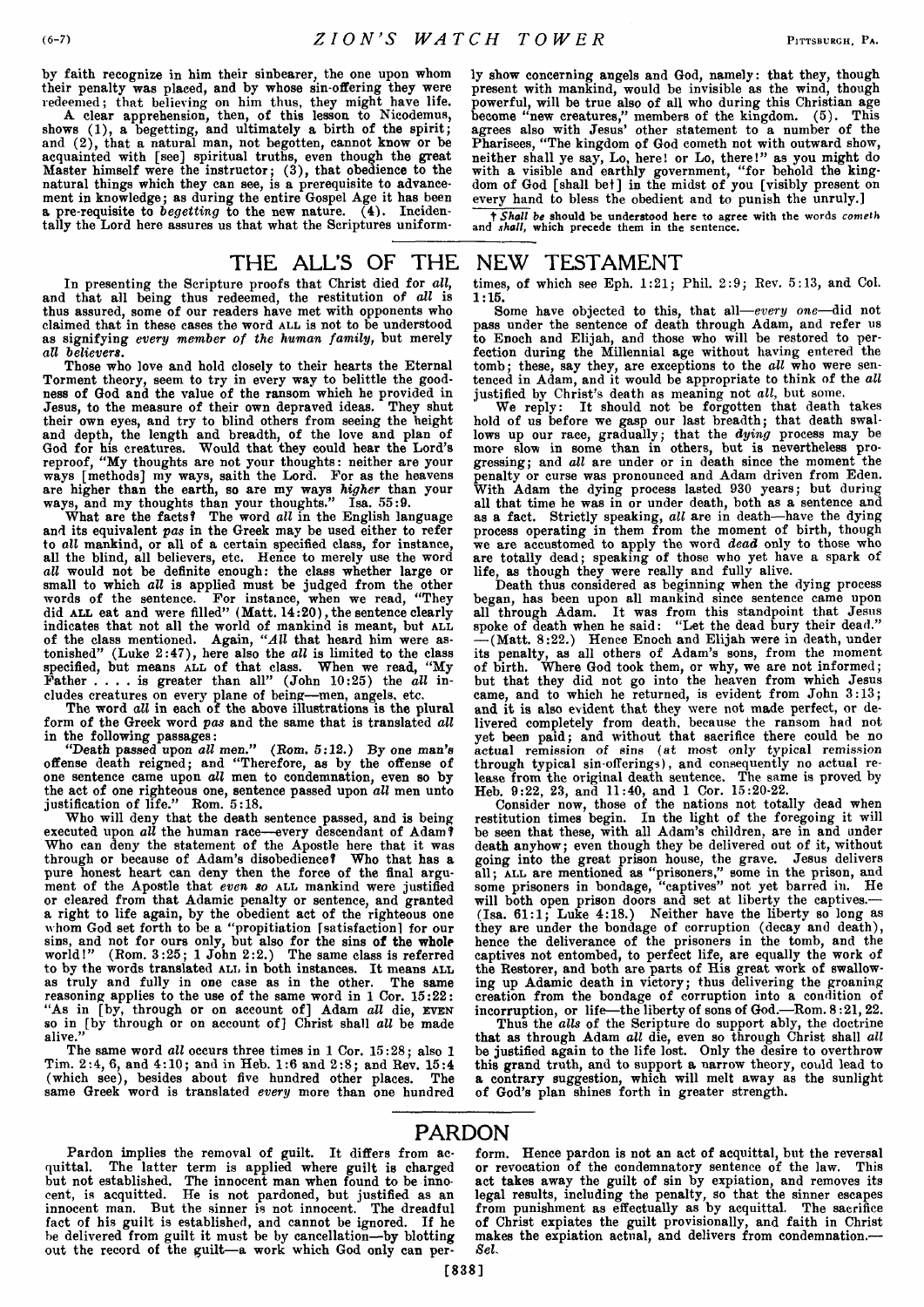"For even Christ our passover is sacrificed for us: Therefore let us keep the feast."-1 Cor. 5:7, 8.

**Each year as the anniversary of our Lord's death recurs, it seems necessary to re-state the propriety of its commemoration, not only for the sake of new readers, but also to refresh the memory of all, by calling these precious truths to mind.**

**The Passover was, and yet is among Israelites, one of the most important of their religious observances. It was the first feature of "the Law" given them as a typical people.**

**The ceremony, as originally instituted, is described in Exod. xii. A lamb without blemish was slain, its blood was sprinkled on the door-posts and lintels of the house, while the family within ate the flesh of the lamb with unleavened bread and bitter herbs. On that night (the fourteenth of the First month, Jewish time), because of the sprinkled blood and the eaten lamb the first-born of Israel were passed over, or spared from the plague of death which visited the first-born of the Egyptians. On this account, and because on the next day Israel marched out from Egyptian bondage—'free—therefore, by God's command (Exod. 12:14), they commemorated it every year.**

**The Israelite saw only the letter of this ceremony, and not its typical significance. So, too, might we have been in similar darkness had not God given us the key to its meaning by in**spiring the Apostle to write (1st Cor. 5:7): "CHRIST OUR PASSover IS SACRIFICED FOR US."

**Our attention being thus called to the matter, we find other scriptures which clearly show that Jesus, "the Lamb of God," was the antitype of the Passover lamb, and that his death was as essential to the deliverance of "the Church of the first-born" from death, as was the death of the typical lamb to the firstborn of Israel. Thus, led of the Spirit, we come to the words and acts of Jesus at the last Passover which he ate with his disciples.**

**God is an exact time-keeper and the slaying of the typical lamb, on the fourteenth day of the first month, foreshadowed or typified the fact, that in God's plan Jesus was to die at that time. And God so arranged the reckoning of time among the Jews, that it was possible for Jesus to commemorate the Passover with the disciples and himself be slain as the real "Lamb" on the** *same day.* **The Jewish day, instead of reckoning from midnight to midnight as usually reckoned now, commenced at six o'clock in the evening and ended at six the next evening. Thus Jesus and the disciples, by eating the Passover, probably about eight o'clock, ate it "the same night in which he was betrayed," and the same day in which he died. Thus every jot and title should be, and was fulfilled.**

**Just five days before his crucifixion Jesus presented himself to Israel as their king, to be received or rejected, when he rode to the city on the ass, fulfilling the prophecy, "Behold, thy king cometh unto thee" (Matt. 21:5), and fulfilling, at the same time, that feature of the Passover type which provides that the** *lamb* **must be received into the houses five days before the time of its killing (Exod. 12:2). Thus Jesus made his last and formal presentation to Israel as a nation, or house, five days before the Passover, as we read: "Then Jesus, six** days before the Passover, came to Bethany. . . . . On the nex **day [five days before] much people that were come to the feast, when they heard Jesus was coming to Jerusalem, . . . . went forth to meet him (John 12:1, 12, 13). Then it was that their king came unto them "sitting upon an ass's colt." Then it was that unreceived, he wept over them and declared, "Your house is left unto you desolate." "Ye shall not see me henceforth till ye shall say, blessed is he that cometh in the name of the Lord." Matt. 23:38, 39.**

**Jesus knew the import of the Passover, but the disciples knew not. He was alone; none could sympathize, none could encourage him. Even had he explained to the disciples they could not have understood or appreciated his explanation, because they were not yet begotten of the Spirit. Nor could they be thus begotten until justified from Adamic sin—passed over, or reckoned free from sin, by virtue of the slain Lamb, whose shed blood ransomed them from the power of the destroyer death.**

**Thus alone, treading the narrow way which none before had trod, and in which he is our Fore-runner and Leader, what wonder that his heart at times was exceedingly sorrowful even unto death. When the hour had come they sat down to eat the Passover, and Jesus said unto the disciples: "With desire I have desired to eat this Passover with you before I suffer. I say unto you, I will not any more eat thereof until it be fulfilled in the kingdom of God." (Luke 22:15, 16.) Doubtless he longed to have them understand how** it **would** begin *to be fulfilled,* **a little later on in that very day, by the slaying of the real lamb.**

**Probably one reason he specially desired to eat this Passover with them was, that he there designed breaking the truth of its significance to them to the extent that they could receive**

**it; for, "As they did eat, Jesus took bread, and blessed and brake it, and gave to them and said, Take (eat), this is my body." (Mark 14:22). "This is my body, which is given for you:** *This do* **in remembrance of** *me."* **"And he took the cup and gave thanks and said, Take this and divide it among your**selves.....This cup is the new covenant, in my blood, which **is shed for you." Luke 22:17-20.**

**We cannot doubt that the design of the Master was to** call **their minds from the typical lamb, to himself, the antitype, and to show them that it would be no longer proper to** observe **a feature of the Law which he was about to fulfill. And the bread and wine were to be to them thereafter the elements which, as remembrancers of him, would take the place of the typical lamb. Thus considered, there is force in his** words, "This do *in remembrance of* me."**—no longer kill a literal lamb in remembrance of a typical deliverance, but instead, use the bread and wine, representatives of my flesh and life, the** basis **of the real deliverance, the real passing over. Hence, let as** many as receive me and my words henceforth "po THIS in re**membrance of me."**

**Thus our Lord instituted his Supper as the remembrancer of his death, and as a substitute for the typical Passover Supper as observed by the Jews. Is it asked why Jesus ate of the typical lamb first? We answer that he was born under the** Law, and must observe its every requirement. Since he at Cal**vary fulfilled the Law, that "Covenant" is no longer in force even, upon Hebrews.**

**It would be difficult to determine just when or why, this impressive season for the commemoration of our Lord's death began to be ignored, but it was, doubtless, as a matter of expediency, resulting from that compromising spirit which early began to mark the great falling away, which Paul foretold. Christian people generally, judging mostly from the varied practice of the Nominal Churches with regard to it, suppose that it really makes little or no difference when the Lord's Supper is celebrated. And under this impression, without much thought or examination, they interpret the words of Paul in 1 Cor. 11:26 ("as often") to mean an indefinite time. It reads, "As often as ye eat this bread and drink this cup, ye do show the Lord's death till he come." But a careful study of the context gives conclusive evidence that this was not the case, but that a definite time was referred to. He tells them (verse 23) that he delivered to them that which he also received** *of the Lord:* **"That the Lord Jesus the same night in which he was betrayed, took bread," etc. Here notice not only that the time selected by Jesus seemed the most appropriate, but that it was so appropriate that Paul was informed, by a special revelation from the Lord, that this was instituted the night he was betrayed.**

**How often could the Church break that bread and drink that cup as a proper memorial of the Lord's death? Surelv only on its anniversary. When American Independence is celebrated, it is on its anniversary—the Fourth of July. It would be considered peculiar, at least, if some should neglect that dav and celebrate it at sundry inappropriate times. And if, speaking of the Fourth of July, we should say,** *As often* **as ye thus celebrate ye do show forth the nation's birth; who would understand us to mean several times a year? Likewise, also, the Lord's Supper is only properly a celebration on its anniversary, and once a year would be** *"as often"* **as this could be done.**

**Some think that they find records in Scripture, which indicate that the early Church ate the Lord's Supper every First day of the week. To this we answer, that if this were true we should have no more to say on the subject; but where is the record? We are referred to Acts 20:7: "Upon the first day of the week, when the disciples came together to break bread, Paul preached unto them," etc. But is there any evidence that the bread was broken as a remembrancer of the Lord's death? If so, why was it never called the Lord's Supper, and why was the wine omitted? Was the cup not as important an emblem as the bread? Take a similar expression: Jesus was known to the two disciples at Emmaus in the "breaking of bread" (Luke 24:35). Who will claim that that was more than an ordinary meal? Who will claim that they were eating the Lord's Supper? No one.**

**So far from being an appropriate time for the commemoration of our Lord's death, the first day of the week would be most inappropriate. Instead of being set apart or used by the early Church to commemorate Jesus' death and the sorrowful scenes of the Lord's Supper, Gethsemane and Calvary, it was to them a glad day, of rejoicing, reminding them of the fact that** "the lord is risen indeed." **Hence the appropriateness of the name Lord's Day, and of its observance bv the Church as a day of worship and praise.**

**The seeming custom of breaking bread on the First day. perhaps, had its rise in the fact that the diciples were few,**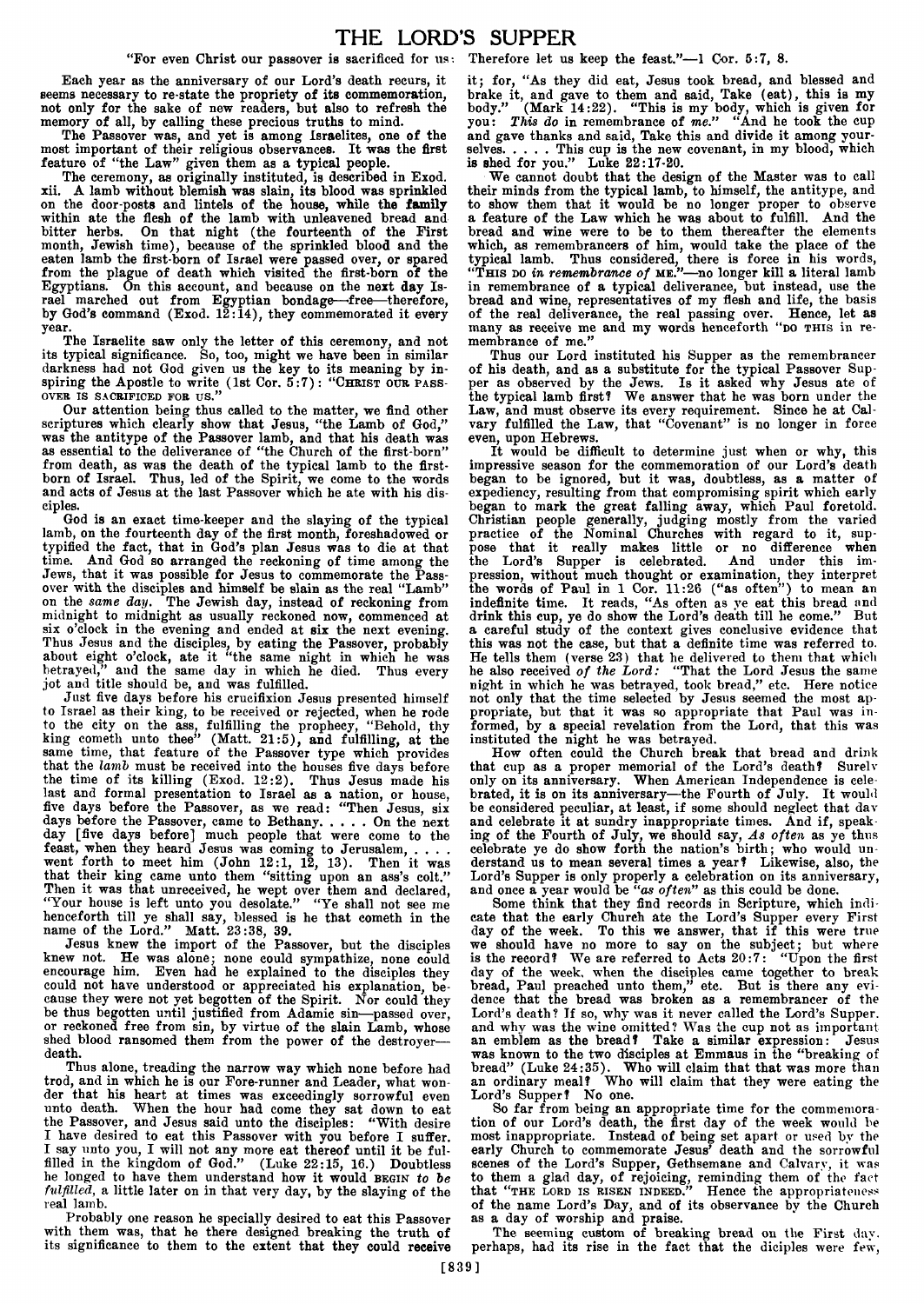**and came sometimes long distances to meet together, and socially ate their meal together. Perhaps, too, a blessed association of thought and interest lingered round the "breaking of bread" on the First day, when they remembered how repeatedly Jesus manifested himself to them on that day—after his resurrection—and how it was while they were eating that he made himself known. Luke 24:35, 43; John 20:19; 21:12.**

**Even the faint traces of this once established custom in the Church—of celebrating the anniversary of the Lord's death and resurrection—which the Roman Catholic and Episcopal Churches still observe, after an accommodated fashion, on Good Friday and Easter Sunday, has been almost lost sight of by others.**

It has been the custom of many of the WATCH TOWER **readers to "do t h is" in remembrance of our Lord's death on its anniversary. Since it properly takes the place of the Jewish type, we reckon it according to the Jewish, or lunar time; and hence generally on a different date from "Good Friday" and Easter, which, following the same method of reckoning, but not exactly, commemorates the Friday and Sunday near the actual lunar date. The Lord's Supper anniversary this year will be on Sunday evening, April 18th, about 8 o'clock; Monday afternoon following being the anniversary of the crucifixion; and the Passover festival week as observed by Hebrews commencing at 6 p. m. of that day.**

**The teaching of Paul, in 1 Cor. 11:26, is not that we should discontinue this simple and impressive ordinance which commemorates the death of our Paschal Lamb, and symbolizes also our share in his death, as soon as we learn of his glorious advent. Since it is a calling to mind of these facts, and an annual reminder and renewal of our covenant to sacrifice with him, it is proper that it should be observed until, in this time of his presence, we are changed to his glorious likeness—***until* **we drink the new wine of joy with him in the kingdom. Matt. 26:29.**

#### THE IMPORT OF THE EMBLEMS

**It might be profitable to some, to point out the significance of the broken loaf and the cup.**

Of the bread Jesus said: "It is my flesh"; that is, it repre**sents his flesh, his humanity which was broken or sacrificed for us. Unless he had sacrificed himself for us, we could never have had a resurrection from death, to future life; as he said, "Except ye eat the flesh of the Son of man .... ye have** *no life* **in you." John 6:53.**

**Not only was the breaking of Jesus' body thus to provide bread** *of life,* **of which if a man eat he shall never die, but it also opened the "narrow way" to life, and broke or unsealed and gave us access to the** *truth,* **as an aid to walk the narrow way which leads to life. And thus we see that it was the breaking of him who said, "I am the w ay, the TRUTH, and the l if e; no man cometh unto the Father but by m e."**

**Hence, when we eat of the broken loaf, we should realize that had he not died—been broken** *for us***—we should never have been able to come to the Father, but would have remained forever under the curse of Adamic sin and in the bondage of death.**

**Another thought: the bread was unleavened. Leaven is corruption, an element of decay, hence a type of sin, and the decay and death which sin works in mankind. 3o, then, this symbol declares that Jesus was free from sin, a lamb without spot or blemish, "holy, harmless, undefiled." Had Jesus been of Adamic stock, had he received the life principle in the usual way from an earthly father, he, too, would have been leavened, as are all other men, by Adamic sin; but his life came unblemished from a higher, heavenly nature,** *changed* **to earthly conditions, hence he is called the bread from heaven. John 6:41. Let us then appreciate the bread as pure, unleavened, and so let us eat of him;** *eating* **and digesting truth, and especially this truth;** *appropriating* **by faith his righteousness to ourselves we realize him as both the** *way* **and the** *life.*

**The Apostle by divine revelation, communicates to us a further meaning in this remembrancer. He shows that not only did the loaf represent Jesus, individually, but that after we have partaken thus of him, (after we have been justified by appropriating his righteousness), we may, by consecration, be associated with him as parts of one loaf (one body) to be broken for, and in a like manner to become food for the world (1 Cor. 10:16). This same thought, of our privilege as justified believers to share now in the sufferings and death of**

**Christ, and thus become joint-heirs with him of future glories, and associates in the work of blessing and giving life to all the families of the earth, is expressed by the Apostle repeatedly and under various figures; but when he compares the church, as a whole to the** *"one loaf"* **now being broken, it furnishes a striking and forcible illustration of our union and fellowship with our Head.**

**He says, "Because there is one loaf we, the many [persons] are one body; for we all partake of the one loaf." "The loaf which we break, is it not a** *participation* **of the body of the Anointed one!" 1 Cor. 10:16, 17.—***Diaglott.*

**The wine represents the life given by Jesus the sacrifice the death. "This is my blood (symbol of life given up in death) of the new covenant, shed for many FOR THE rem ission of sins" ; "Drink ye all of it."—Matt. 26:27, 28.**

**It is by the giving up of his life as a** *ransom* **for the life of the Adamic race, which sin had forfeited, that a** *right to* **life comes to men. (Rom. 5:18, 19.) Jesus' shed blood was the "ransom for all," but his act of handing the cup to the disciples, and asking them to drink of it, was an invitation to them to become** *partakers of his sufferings,* **or, as Paul expresses it, to "fill up that which is behind of the afflictions of Christ." (Col. 1:24.) "The cup of blessing, for which we bless God, is it not a participation of the blood [shed blood** *death]* **of the Anointed one!" (1 Cor. 10:16.—***Diaglott.)* **Would that all could realize the value of the cup, and could bless God for an opportunity, sharing it with Christ that we may be also glorified together."—Rom. 8:17.**

**Jesus attaches this significance to the cup elsewhere, indicating that it is the cup of sacrifice, the** *death* **of our humanity. For instance, when asked by two disciples a promise of future glory in his throne, he answered them: "Ye know not what ye ask; are ye able to** *drink of the cup* **that I shall drink of?" On their hearty avowal he answered, "Ye shall indeed drink of my cup." Wine is also a symbol of joy and invigoration: so we share Jesus' joys in doing the Father's will now, and shall share also his glories, honors and immortality—when we drink it new with him in the Kingdom.**

**Let us then, dearly beloved, as we surround the table to commemorate our Lord's death, call to mind the meaning of what we do; and being invigorated with his life, and strengthened by the living bread, let us drink with him into his death and be broken in feeding others. "For if we be dead with him we shall live with him; if we suffer we shall also reign with him."—2 Tim. 2:11, 12.**

### WHO MAY PARTAKE

**It is left open for each to deeide for himself whether he has or has not the right to partake of this bread and this cup.** If he professes to be a disciple, his fellow disciples may not **attempt to judge his heart—God alone reads that with positiveness. And though the Master knew beforehand, who would betray him, nevertheless one who had "a devil" was with the twelve.**

**Because of its symbolism of the death of Christ, therefore let all beware of partaking of it ignorantly, unworthily, improperly—not recognizing through it "the Lord's body" as our ransom, else the breaking of it in his case would be as though he were one of those who murdered the Lord and he in symbol would "be guilty of the body and blood of the Lord."**

**"But let a man examine himself," let him see to it that in partaking of the emblems he realizes them as the ransom price** of his life and privileges; and furthermore that he by par**taking of them is pledging himself to share in the sufferings of Christ and be broken for others; else, otherwise, his act of commeration will be a condemnation to his daily life before his own conscience—"condemnation to himself."**

**Through lack of proper appreciation of this remembrancer which symbolizes not only our justification, but also our consecration to share in the sufferings and death of Christ, the Apostle says, "Many are weak and sickly among you, and many sleep." (1 Cor. 11:30.) The truth of this remark is evident; a failure to appreciate and a losing sight of the truths represented in this supper are the cause of the weak, sickly, and sleepy condition of the church. Nothing so fully awakens and strengthens the saints as a clear appreciation of the ransom sacrifice and of their share with their Lord in his sufferings and sacrifice for the world. "Let a man** *examine* **himself and so let him eat of that bread and drink of that cup."**

# THE GIFTS OF GOD

**Each night is followed by its day, Each storm by fairer weather, While all the works of nature sing Their psalms of joy together.**

**Then learn, oh learn, their song of hope! Cease, soul, thy thankless sorrow; For though the clouds be dark today, The sun shall shine to-morrow.**